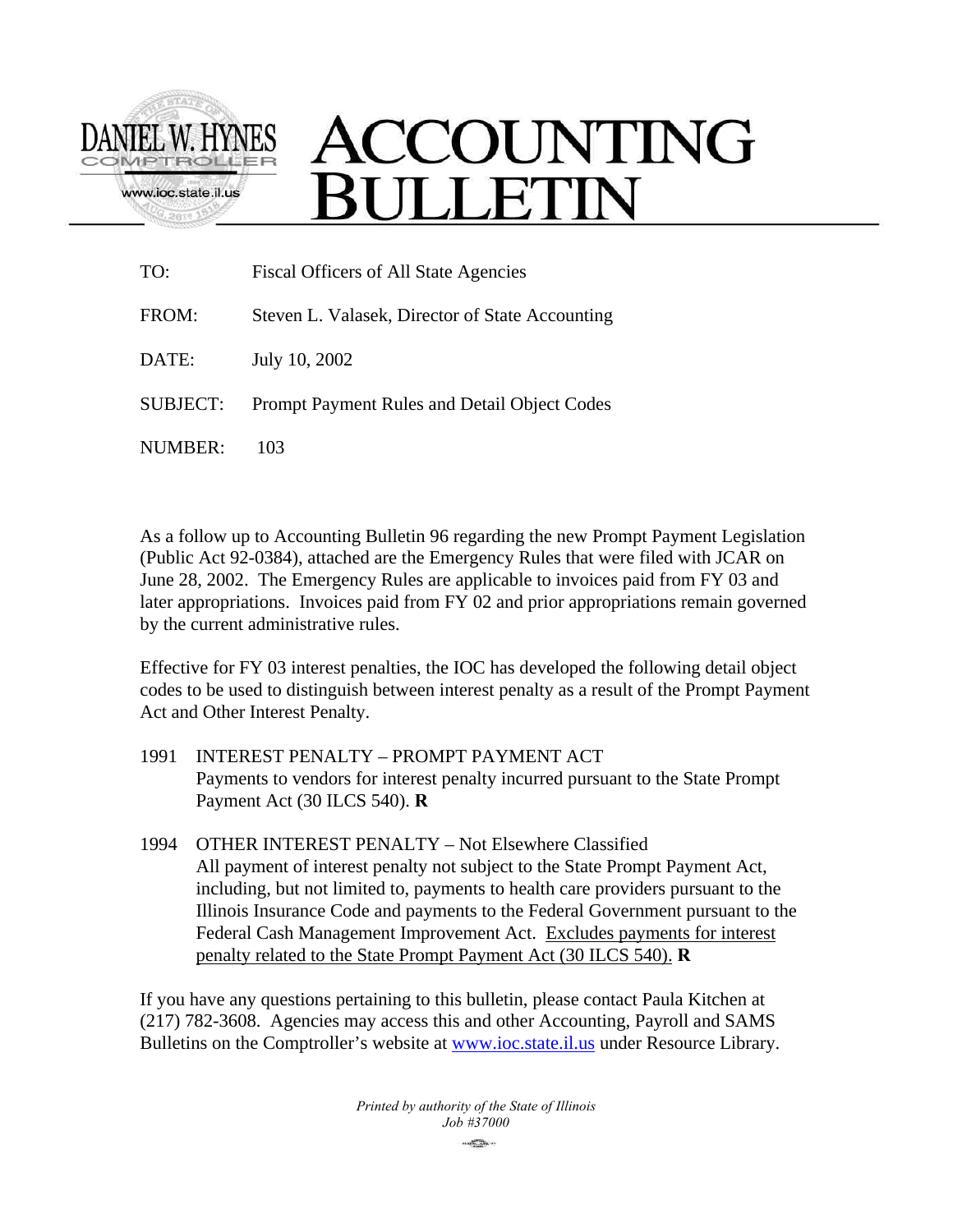- 1) Heading of the Part: Joint Rules of the Comptroller and the Department of Central Management Services: Prompt Payment
- 2) Code Citation: 74 Ill Adm. Code 900
- 3) Section Number: Emergency Action:

| 900.10  | Amend |       |
|---------|-------|-------|
| 900.20  | Amend |       |
| 900.30  | Amend |       |
| 900.35  | New   |       |
| 900.40  | Amend |       |
| 900.60  | Amend |       |
| 900.70  | Amend |       |
| 900.80  | Amend |       |
| 900.90  | Amend |       |
| 900.100 |       | Amend |
| 900.110 |       | Amend |
| 900.120 |       | Amend |
|         |       |       |

- 4) Statutory Authority: 30 ILCS 540
- 5) Effective Date of Emergency Amendment: July 1, 2002
- 5) If this Emergency Amendment is to expire before the end of the 150 day period, please specify the date on which it is to expire: Not applicable
- 6) Date filed with the Index Department: June 28, 2002
- 7) A copy of the emergency amendment, including any material incorporated by reference, is on file in the agency's principal office and is available for public inspection.
- 8) Reason for Emergency: These emergency amendments need to be effective for FY03 bills.
- 9) A Complete Description of the Subjects and Issues Involved:

The proposed amendments implement changes to the Prompt Payment Act as amended by Public Act 92-384. The amendments shorten the timeframe, from 90 to 60 days, in which an invoice payable from FY03 and later funds must be paid in order to avoid interest penalties under the Act. The rules remain unchanged for bills payable from FY02 and prior appropriations.

- 11) Are there any proposed amendments to this Part pending? Yes. 26 III. Adm. Code 7497, May 24, 2002.
- 12) Statement of Statewide Policy Objectives: Rulemaking does not affect units of local government.
- 13) Information and questions regarding these Emergency Amendments shall be directed to:

Stephen W. Seiple 720 Stratton Office Building Springfield, IL 62706 217/782-9669

The full text of the emergency amendments begins on the next page: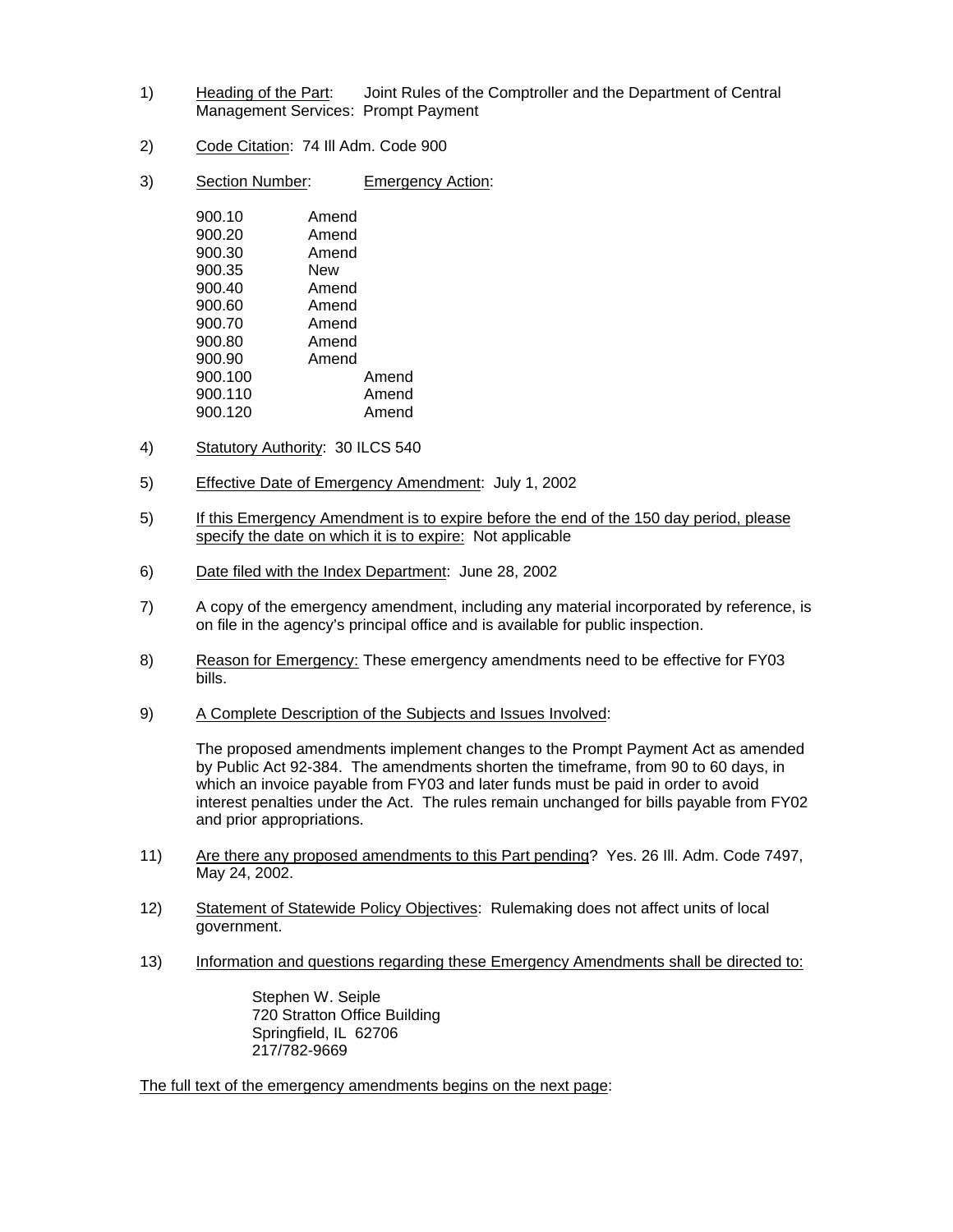## TITLE 74: PUBLIC FINANCE CHAPTER VIII: CENTRAL MANAGEMENT SERVICES

#### PART 900 JOINT RULES OF THE COMPTROLLER AND THE DEPARTMENT OF CENTRAL MANAGEMENT SERVICES: PROMPT PAYMENT

**Section** 

- 900.10 Scope
- 900.20 Definitions
- 900.30 General Duties of State Agencies
- 900.35 Duties of State Agencies: Interest Payments
- 900.40 Statement Indicating That Interest Penalty May Be Available
- 900.50 Other Interest Provisions
- 900.60 When a Payment is Late
- 900.70 Approval by the State
- 900.80 Submission and Receipt of Bills
- 900.90 When and How Vendors Must Request Interest
- 900.100 Calculation of Interest
- 900.110 No Interest on Interest
- 900.120 Exclusions
- 900.130 Special Rules and Procedures Regarding the Application of the Act to the State Employee's Group Insurance Program
- 900.140 Resolution of Disputes

AUTHORITY: Implementing the State Prompt Payment Act [30 ILCS 540].

SOURCE: Emergency rules adopted at 17 Ill. Reg. 11168, effective July 1, 1993, for a maximum of 150 days; emergency expired November 28, 1993; adopted at 18 Ill. Reg. 11498, effective July 11, 1994; amended at 24 Ill. Reg. 19049, effective December 18, 2000; amended at 25 Ill. Reg. 11351, effective August 28, 2001; amended at 26 Ill. Reg.  $\_\_$ , effective  $\_$ 

Section 900.10 Scope

- a) These rules are applicable to all State agencies as defined in the Illinois State Auditing Act (Ill. Rev. Stat. 1991, ch. 15, par. 301-1 et seq.) [30 ILCS 5] and shall be followed in determining whether and to what extent late payment interest is due.
- b) These emergency rules apply to any bill for Goods or Services paid payable from funds appropriated by the General Assembly that is received for periods on and after July 1, 2002, and do not affect bills payable from funds appropriated for prior periods. the effective date of these rules.
- c) Any bill for Goods or Services received prior to the effective date of these rules will be processed in accordance with the methodology used by the agency responsible for payment at the time of receipt of the bill.

(Source: Amended at \_\_\_ Ill Reg. \_\_\_\_\_\_\_\_\_\_\_, effective \_\_\_\_\_\_\_\_\_\_\_\_\_\_\_\_\_\_\_\_\_)

## Section 900.20 Definitions

Except as otherwise defined in Section 900.130, the following definitions shall be used in interpreting these rules: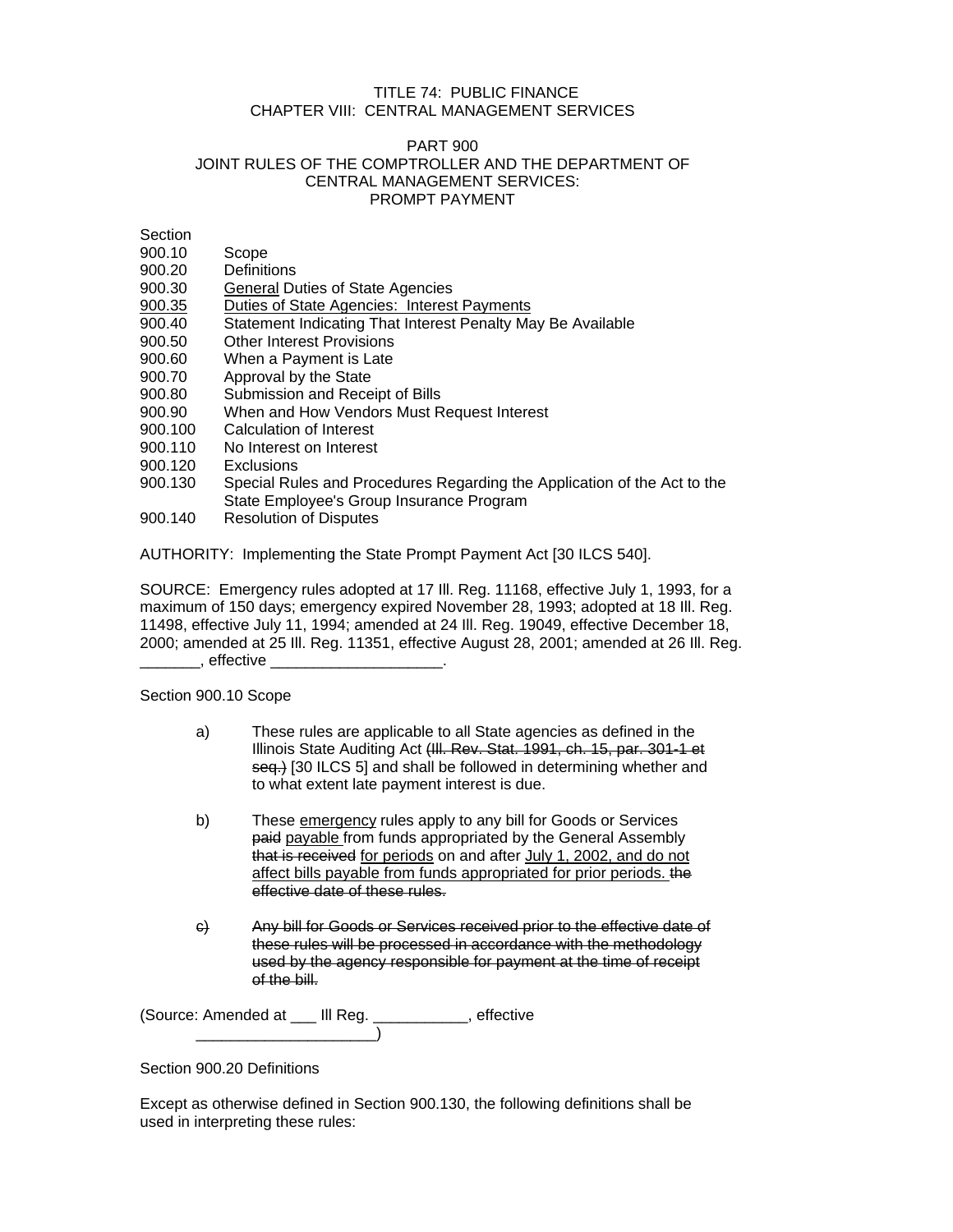"Act" shall be defined as: the State Prompt Payment Act (III. Rev. Stat. 1991, ch. 127, par. 132.400 et seq.) [30 ILCS 540].

"Agency Head" shall be defined as: those persons given authority to approve payments by voucher for the various State officials and agencies as specified in the Act and Section 10 of the State Finance Act (Ill. Rev. Stat. 1991, ch. 127, par. 146) [30 ILCS 105/10].

"Bill" shall be defined as: the Vendor's standard bill or invoice for goods or services. For purposes of this Part, Bill shall include a State employee's travel voucher submitted when the State employee has paid for the travel and will be reimbursed by the State.

"DCMS" shall be defined as: the Department of Central Management Services.

"Date of Approval of the Vendor's Bill" shall be defined as: the date on which the Agency Head or designee signs the voucher requesting the Comptroller's Office or other agent of the State to issue a warrant to pay the bill. For agencies whose computer systems automatically record an approval date as a voucher is prepared, the "Date of Approval" shall be defined as the approval date recorded by the computer system.

"Date of Payment" shall be defined as: the date of issuance of the payment warrant by the Comptroller's Office, other State officials and agencies or other agent of the State.

"Goods and Services" and "Goods or Services" shall be defined as: items of merchandise, supplies, raw materials, finished goods and duty, duties or labor rendered by one or more persons to a State official or agency for monetary or other-consideration.

"Month" shall be defined as: any 30-day period.

"Proper Bill" shall be defined as: a bill or invoice containing sufficient and correct information necessary to process the payment for a liability of a State agency as provided in this Part, the Comptroller's Statewide Accounting Management System (SAMS) manual, or as otherwise specified by the State agency responsible for payment.

"Vendor" shall be defined as: seller of goods or services. For purposes of this Part, Vendor shall include State employees employee who submit submits a travel voucher for reimbursement to the employees employee for travel.

(Source: Amended at \_\_\_ Ill Reg. \_\_\_\_\_\_\_\_\_\_\_, effective \_\_\_\_\_\_\_\_\_\_\_\_\_\_\_\_\_\_\_\_\_)

Section 900.30 General Duties of State Agencies

- a) It is the duty and responsibility of each State agency to develop and implement internal procedures that will permit full compliance with the provisions of the Act, this Part and the Comptroller's SAMS manual Uniform Statewide Accounting System ("CUSAS").
- b) Interest penalty payments must be processed on a separate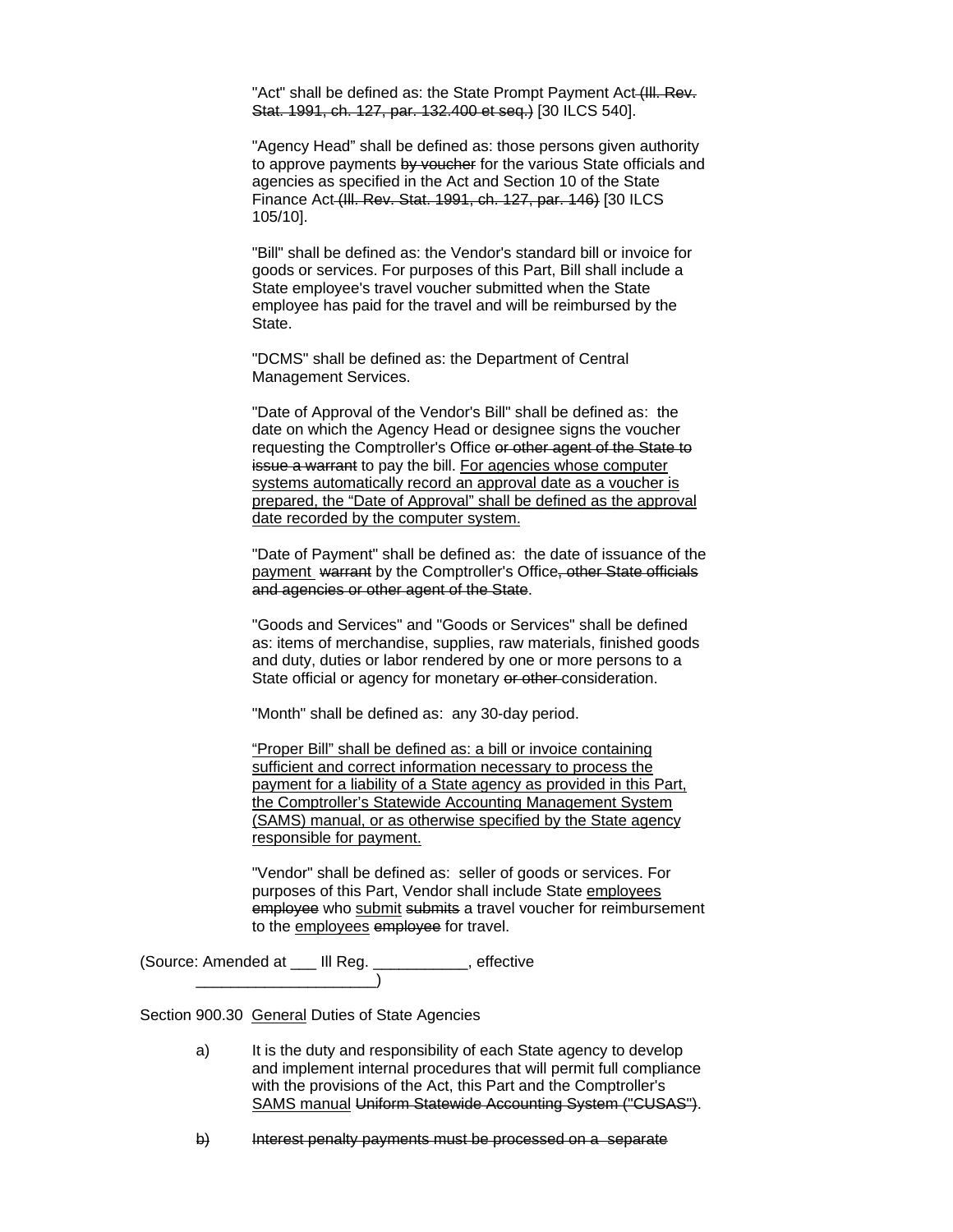Invoice Voucher payable to the Vendor.

- e) Interest penalty payments must be charged to the same expenditure authority account to which the related Goods or Services were charged. If the payment for Goods or Services was charged to an appropriation which has since been reappropriated, the interest penalty payment must be charged to the reappropriation.
- d) In the event the appropriation originally charged for the Goods or Services is exhausted and not reappropriated, the State agency shall, if authorized by law, transfer and obligate funds into the proper appropriation pursuant to Ill. Rev. Stat. 1991, ch. 127, par. 149.2 [30 ILCS 105/13.2] for payment of the interest penalty.
- e) In the event the appropriation originally charged with the Goods or Services is exhausted and the State agency has exhausted its transfer of funds authority pursuant to Ill. Rev. Stat. 1991, ch. 127, par. 149.2 [30 ILCS 105/13.2], the appropriation has lapsed or the agency has improperly refused to pay interest, Vendors may have recourse before the Court of Claims for payment of interest penalties.
- f) An interest penalty payment shall be deemed an outstanding liability of the fiscal year during which the contract for the Goods or Services giving rise to the interest penalty was entered.
- $\underline{b}$ ) All State agencies must maintain written or electronic records reflecting the date or dates on which:
	- 1) the Goods were received and accepted or the Services were rendered;.
	- 2) the Proper bBill was received by the State agency;
	- 3) the appropriation from which the payment is to be made became law, if such date is later than the date or dates recorded for subsection  $(g)(1)$  or  $(g)(2)$  above.
	- $3)$  4) approval for payment of a bill was given by the Agency; Head as **indicated on the Invoice Voucher** submitted to the Comptroller's Office.
	- 4) a vendor bill was disapproved, in whole or in part, based upon a defect or what the State agency believes to be a defect; and
	- 5) the payment was issued by the Comptroller's Office. disapproval for payment of a bill was given by the Agency Head
- h) The above-mentioned dates need not be maintained on a separate record. The dates may be maintained by:
	- 1) keeping the original bill.
	- 2) date-stamping the relevant dates on the bill.
	- 3) other reliable means as approved by each State agency.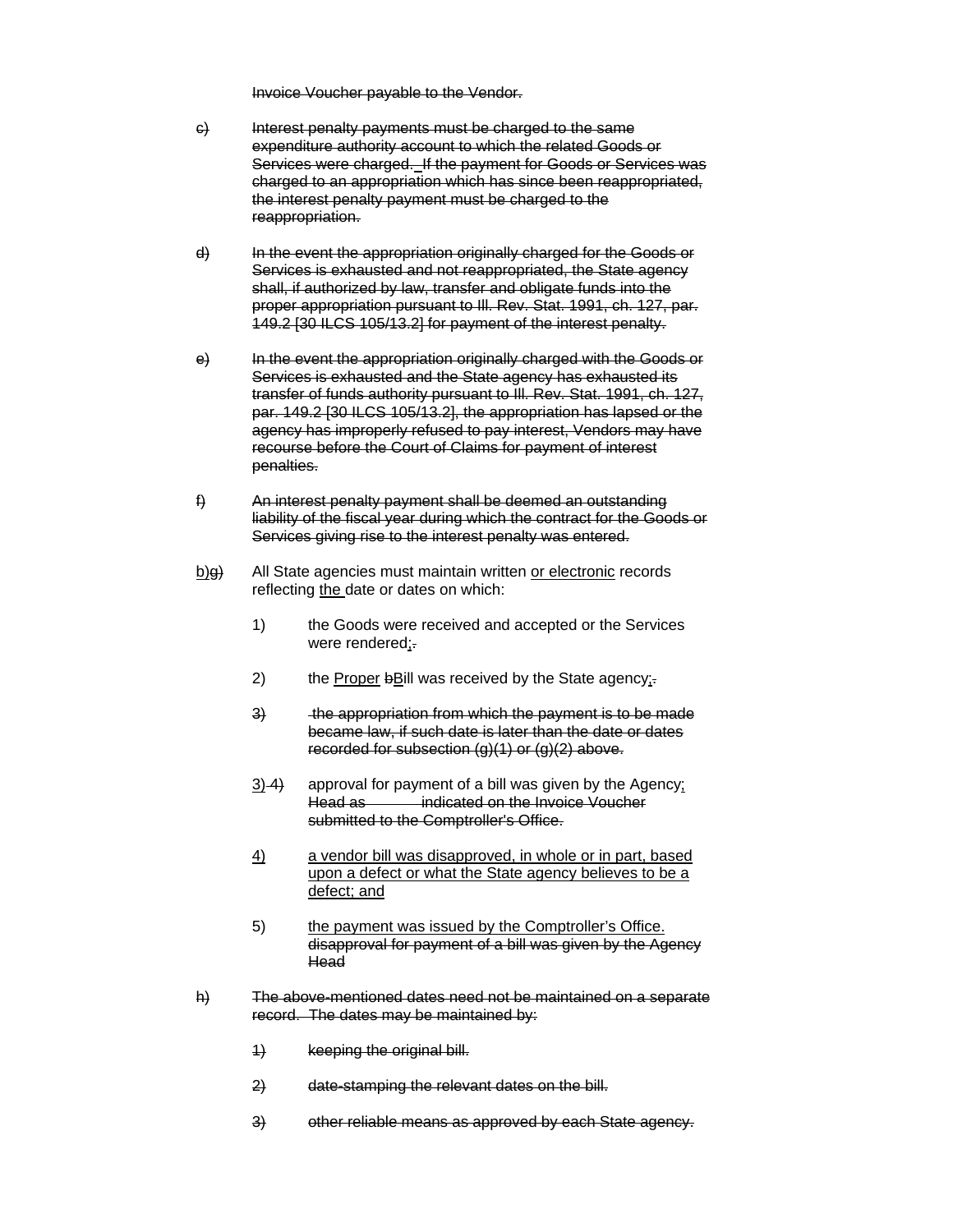$c$ <sup>i</sup> Per Section 3-4 of the Act, the State Comptroller may require vouchers

submitted for payment, including submission by electronic or other means approved by the Comptroller, to indicate the appropriate date from which interest penalties may be calculated. All State agencies must provide to the Comptroller's Office the applicable dates listed above, as well as the Date of Payment, on or attached to the Invoice Voucher submitted for payment of the interest penalty.

 $\ddot{H}$  Upon receipt of a Vendor's statement for the interest penalty, the State agency must respond to the Vendor's request within 60 days if the interest penalty is not appropriate under the Act, this Part, or the Comptroller's Uniform Statewide Accounting System manual, along with the reason why the interest penalty will not be paid. If requests for interest should be presented to the Court of Claims, that requirement should be communicated to the Vendor.

(Source: Amended at \_\_\_ Ill Reg. \_\_\_\_\_\_\_\_\_\_\_, effective \_\_\_\_\_\_\_\_\_\_\_\_\_\_\_\_\_\_\_\_\_)

Section 900.35 Duties of State Agencies: Interest Payments

- a) Interest penalty payments must be processed on a voucher, separate from the voucher the State agency submits for payment of the bill, payable to the Vendor. The voucher submitted for payment of the interest penalty shall include the date from which the interest penalty is calculated, the date of payment of the bill, and the voucher number of the voucher submitted by the Agency for payment of the bill.
- b) Interest penalty payments must be charged to the same expenditure authority account to which the related Goods or Services were charged, and indicate the detail object code for interest payable under the Act as specified in the SAMS manual. If the payment for Goods or Services was charged to an appropriation that has since been reappropriated, the interest penalty payment must be charged to the reappropriation.
- c) In the event the appropriation originally charged for the Goods or Services is exhausted and not reappropriated, the State agency shall, if authorized by law, transfer and obligate funds into the proper appropriation pursuant to 30 ILCS 105/13.2 for payment of the interest penalty.
- d) In the event the appropriation originally charged with the Goods or Services is exhausted and the State agency has exhausted its transfer of funds authority pursuant to 30 ILCS 105/13.2, the appropriation has lapsed or the agency has improperly refused to pay interest, Vendors may have recourse before the Court of Claims for payment of interest penalties.
- e) An interest penalty payment shall be deemed an outstanding liability of the fiscal year during which the contract for the Goods or Services giving rise to the interest penalty was entered.
- f) Upon receipt of a Vendor's written request or statement for the interest penalty, the State agency must respond to the Vendor's request within 60 days if the interest penalty is not appropriate under the Act, this Part, or the Comptroller's SAMS manual, along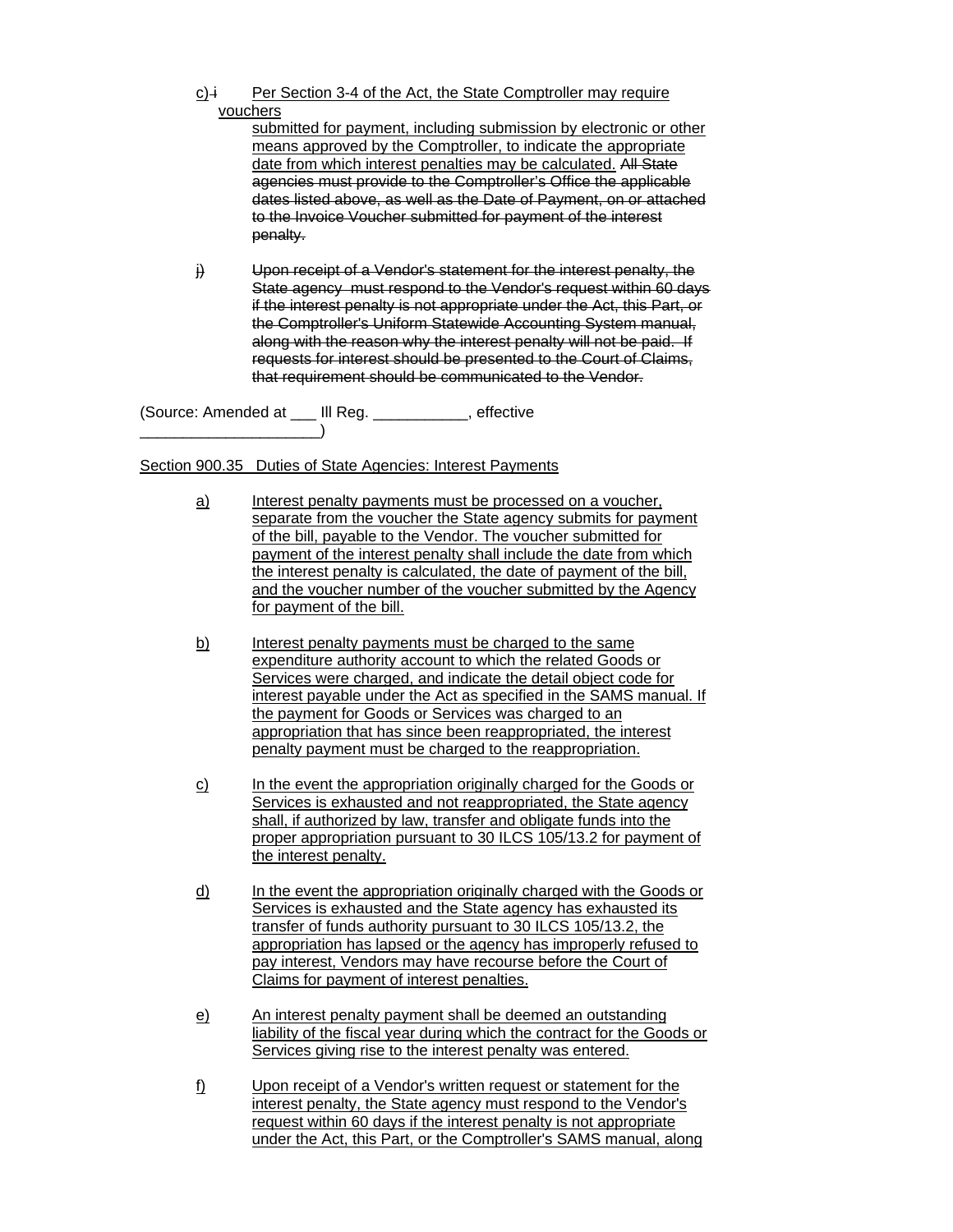with the reason why the interest penalty will not be paid. If requests for interest should be presented to the Court of Claims, that requirement should be communicated to the Vendor.

(Source: Added at \_\_\_ Ill. Reg. \_\_\_\_\_\_\_\_\_, effective \_\_\_\_\_\_\_\_\_\_\_\_\_\_\_\_\_\_\_\_\_\_\_\_)

Section 900.40 Statement Indicating That Interest Penalty May Be Available

a) To comply with the Act's mandate that all State invoices or vouchers indicate that payment of interest may be available for failure to comply with the Act, the The remittance advice copy of each commercial payment Invoice Voucher for Goods or Services and Travel Voucher must contain the following statement or words of similar meaning:

> "Payment of interest may be available if the State fails to comply with the State Prompt Payment Act (III. Rev. Stat. 1991, ch. 127, par. 132.400 et seq.) [30 ILCS 540]."

- b) In the case of electronic payments, the statement may be transmitted electronically or otherwise reflected within the information authorizing electronic payments. This statement may be placed on any available portion of either side of the remittance copy of the Invoice Voucher .
- c) All State officials and agencies that create their own Invoice Voucher must include the statement indicating that an interest penalty may be available, as described above, on the remittance copy of each commercial Invoice Voucher and employee travel voucher.

(Source: Amended at \_\_\_Ill. Reg. \_\_\_\_\_\_\_\_, effective \_\_\_\_\_\_\_\_\_\_\_\_\_\_\_\_\_\_\_\_\_)

Section 900.60 When a Payment is Late

For bills payable from funds appropriated prior to FY03, A a payment is late if the Date of Payment is not within 60 days after the Date of Approval of the Vendor's Bill.

For bills payable from funds appropriated on and after July 1, 2002, a payment is late if the Date of Payment is not within 60 days after the receipt of a Proper Bill.

(Source: Amended at \_\_\_Ill. Reg. \_\_\_\_\_\_\_\_\_\_\_\_, effective \_\_\_\_\_\_\_\_\_\_\_\_\_\_\_\_\_\_\_\_)

Section 900.70 Approval by the State

- a) A State agency shall review in a timely manner each bill after its receipt to determine if the bill is a Proper Bill. A bill is not a Proper Bill if it contains one of the following defects:
	- 1) lacks sufficient and/or correct information required by the agency to process the bill;
	- 2) lacks the Vendor's taxpayer identification number or a completed Internal Revenue Service Form W-9 or Form 147C certifying that the Vendor's taxpayer identification number has been applied for but not received and the Vendor is not subject to backup withholding due to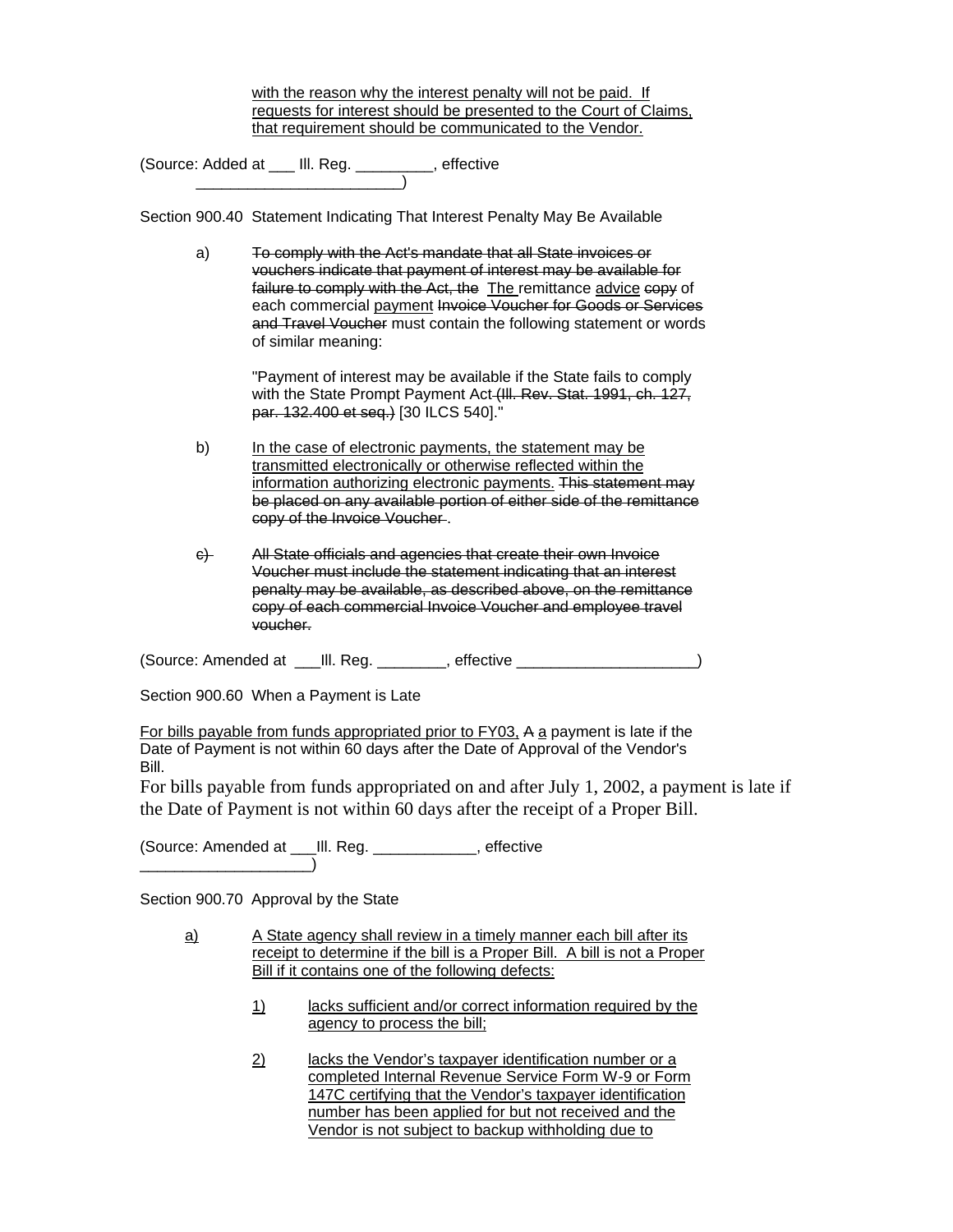underreporting; or

- 3) is directed to an address or person other than the one designated in written instructions from the State.
- ba) An agency shall approve Proper Bills or deny bills with defects, in whole or in part, within 30 days after receipt. Vendor bills denied during this 30 day period shall be assigned a new Date of Receipt when a corresponding Proper Bill is subsequently received. An agency shall review each Vendor's bill and shall either deny the bill in whole or in part, ask for more information necessary to review the bill, or approve the bill in whole or in part, within 30 days after physical receipt of the bill.
- c) The State agency shall notify the vendor upon the discovery of a defect, as soon as possible. The notification shall indicate the nature of the defect and any additional information necessary to correct the defect. The notification may be verbal or in writing, as the agency may determine is appropriate given the circumstances surrounding the payment and the nature of the defect in the bill. The State agency shall maintain adequate documentation of all such notifications and subsequent agency and Vendor actions so as to determine when and from what date late payment interest is due and to resolve any related Vendor disputes.
- $\frac{d}{dx}$  If a Vendor bill is approved, in whole or in part, after the required 30 day period to approve or deny bills, late payment interest shall be due for the approved portion of the bill if the Date of Payment is not within 60 days after receipt of the Proper Bill or part of the bill. If the Date of Approval of the Vendor's bill is after this 30 day period or the bill is denied after the 30 day period and subsequently approved, late payment interest shall be due if the Date of Payment is not within 90 days (30 days for approval and 60 day for payment) after receipt of the bill.
- e) If a Vendor bill is denied, in whole or in part, after the required 30 day period to approve or deny bills and the denied bill or part of bill is subsequently approved for payment as originally submitted and denied, late payment interest shall be due for the approved portion of the bill if the Date of Payment is not within 60 days after original receipt of the Proper Bill or part of the bill. Vendor bills denied, in whole or in part, and not subsequently approved for payment as originally submitted and denied shall be assigned a new Date of Receipt when a Proper Bill is subsequently received.
- $f$ <sub>(e)</sub> If the agency and the Vendor have not formally executed a contract and State law requires a written contract, any bills submitted before the formal execution shall be deemed to be received when the contract is executed. State law allows payments to be made only after the formal contract is executed for Supplies or Services over \$10,000 or Professional and Artistic Services over \$5,000.

(Source: Amended at \_\_\_ Ill. Reg. \_\_\_\_\_\_\_\_, effective \_\_\_\_\_\_\_\_\_\_\_\_\_\_\_\_\_\_\_\_\_\_\_)

Section 900.80 Submission and Receipt of Bills

a) A bill submitted incomplete, lacking sufficient and/or correct detail information required by the State agency to process the bill,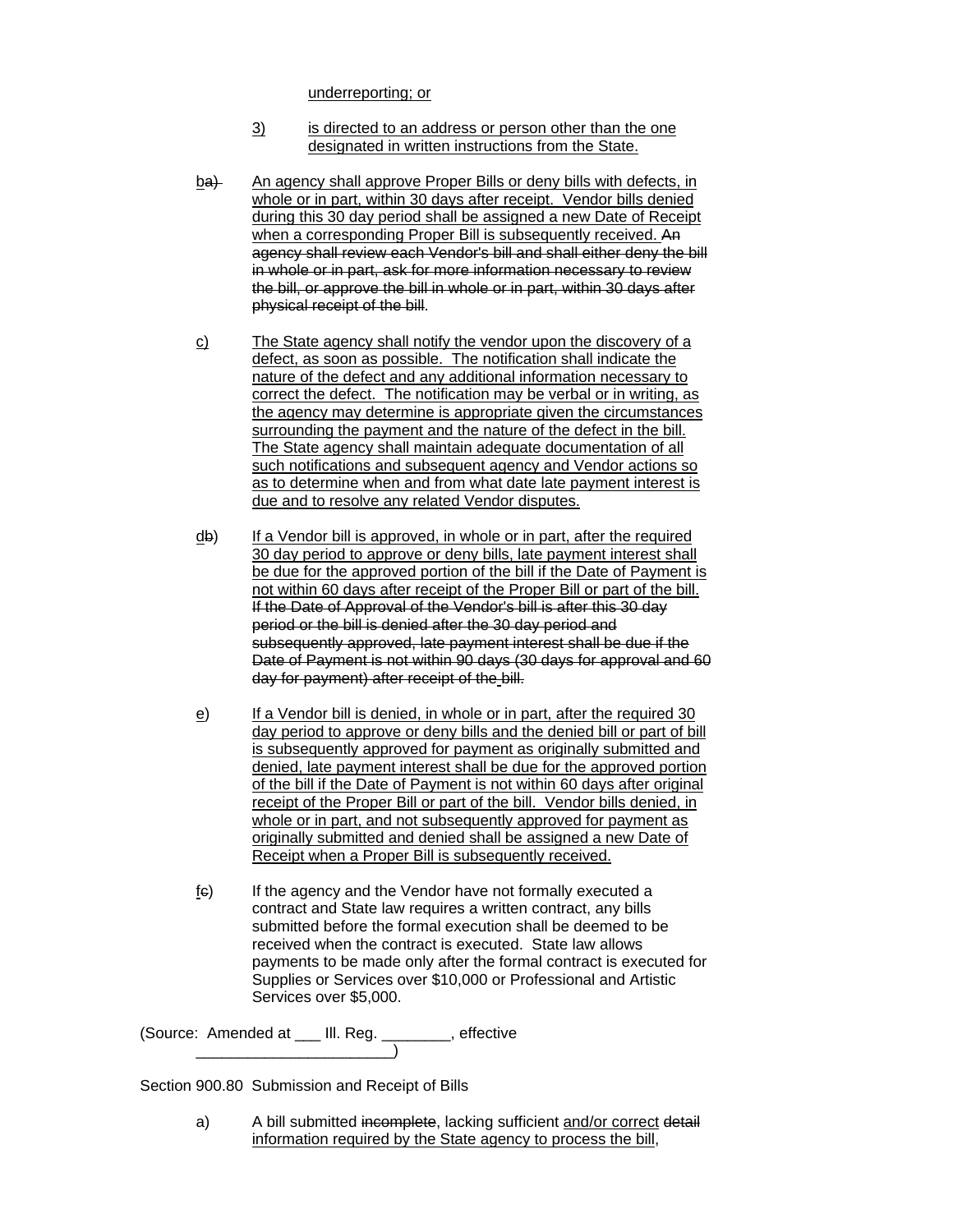lacking taxpayer identification number, or to an address or person other than one designated in written instructions from the State shall not be considered a Proper Bill physically received until it is completed, additional information detail provided, or it reaches the proper address or person.

- b) A bill submitted lacking the Vendor's federal taxpayer identification number shall not be considered a Proper Bill physically received until the Vendor provides the taxpayer identification number or a completed Internal Revenue Service Form W-9 or Form 147C certifying that the Vendor's taxpayer identification number has been applied for but not received and that the Vendor is not subject to backup withholding due to underreporting.
- c) A bill physically received prior to acceptance of Goods or Services by the State shall be considered a Proper Bill received no earlier than the date of acceptance. Acceptance means the date on which the State, to the best of its ability at that time, determines contract requirements have been met. Acceptance for late payment calculation shall not be used by any Vendor to show acceptance of the Goods or Services for any other purpose.
- d) A bill physically received after acceptance of Goods or Services may shall be considered a Proper Bill received no earlier than the date of physical receipt of the bill.
- e) A Vendor may submit bills for future performance, such as to make lease or installment purchase payments, in advance of scheduled due dates, but such bills for purposes of this Part shall not be considered received by the State any earlier than when the future performance by the vendor begins.
- f) When the parties do not contemplate submission of a physical bill to the State, such as to make scheduled payments per the terms of a contract, the date of final receipt or acceptance, whichever is later, of the Goods or Services shall be considered the date of the bill.
- g) State employees who are reimbursed by the State for their travel may receive late payment interest in accordance with this Part.

(Source: Amended at \_\_\_Ill. Reg. \_\_\_\_\_\_\_\_\_\_, effective \_\_\_\_\_\_\_\_\_\_\_\_\_\_\_\_\_\_\_\_\_\_)

Section 900.90 When and How Vendors Must Request Interest

- a) Interest amounting to \$50 or more need not be requested by a Vendor. Agencies are responsible for calculating and paying such interest and are to do so within a reasonable time.
- b) Interest amounting to \$5 but less than \$50 must be requested by the Vendor.
	- 1) The Vendor must submit a written statement to the appropriate State agency specifically requesting the State agency to pay an interest penalty to the Vendor.
	- 2) The statement must include a description of the original transaction, the Vendor's taxpayer identification number, the date of the Vendor's invoice, the invoice amount and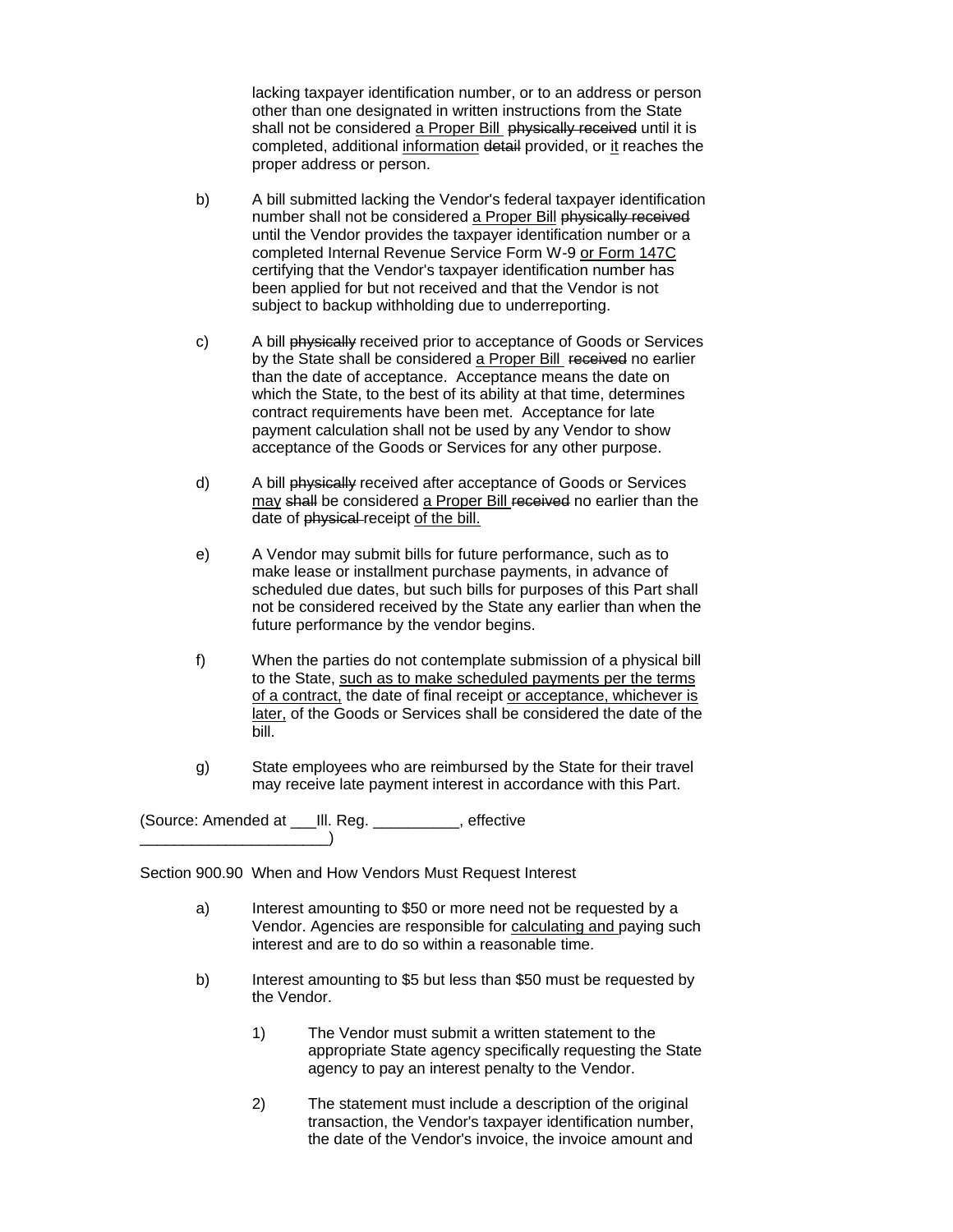the date the bill was presented to the Agency.

- 3) The statement should, if possible, include the Vendor's invoice number, the voucher number, the appropriation account code, the obligation number (for contracts over \$5,000), the exact name of the Vendor or payee as the name appeared on the payment warrant, an estimate of the date upon which the interest penalty begins to accrue and any other information reasonably needed by the State agency to verify the interest penalty payment.
- 4) A request for the late payment interest penalty should be submitted within 90 days after the Date of Payment.
- 5) Agencies are responsible for paying such interest and are to do so within a reasonable time.
- 6) Upon written request by the Vendor, an agency must disclose to the Vendor the date upon which an interest penalty begins to accrue.
- c) Interest amounting to less than \$5 will not be paid by the State, whether or not requested.
- d) Interest is to be calculated for each individual Vendor bill received. A determination of whether an interest penalty is owed is to be made for each individual bill and may not be based upon summing interest from two or more bills together. If a State agency divides a Vendor bill into parts for payment from multiple funding sources, interest is to be calculated for each individual part in order to determine if interest is owed for that part of the bill.

(Source: Amended at \_\_\_Ill. Reg. \_\_\_\_\_\_\_\_\_\_, effective \_\_\_\_\_\_\_\_\_\_\_\_\_\_\_\_\_\_\_\_\_)

Section 900.100 Calculation of Interest

- a) Interest is calculated at the rate of 1% per month. This results in a daily interest factor of .00033 (.01/30).
- b) For each day payment is late, the amount late shall be multiplied by the daily interest factor to determine the late payment charge.
- c) The interest penalty shall be simple interest and not compound interest, meaning that the interest penalty is computed on the amount of the bill only and shall not include previously accrued interest.
- d) Interest shall begin accruing on the  $61<sup>st</sup>$  day after receipt of a Proper Bill and shall continue to accrue until the bill is paid by the Comptroller's Office.
- e)<del>d)</del> Interest shall not accrue on the Date of Payment. In the event the Date of Payment is the same date that interest begins to accrue, there shall be no interest payable by the State for purposes of efficiency to the State.

(Source: Amended at \_\_ Ill. Reg. \_\_\_\_\_\_\_\_\_\_\_, effective \_\_\_\_\_\_\_\_\_\_\_\_\_\_\_\_\_\_\_\_)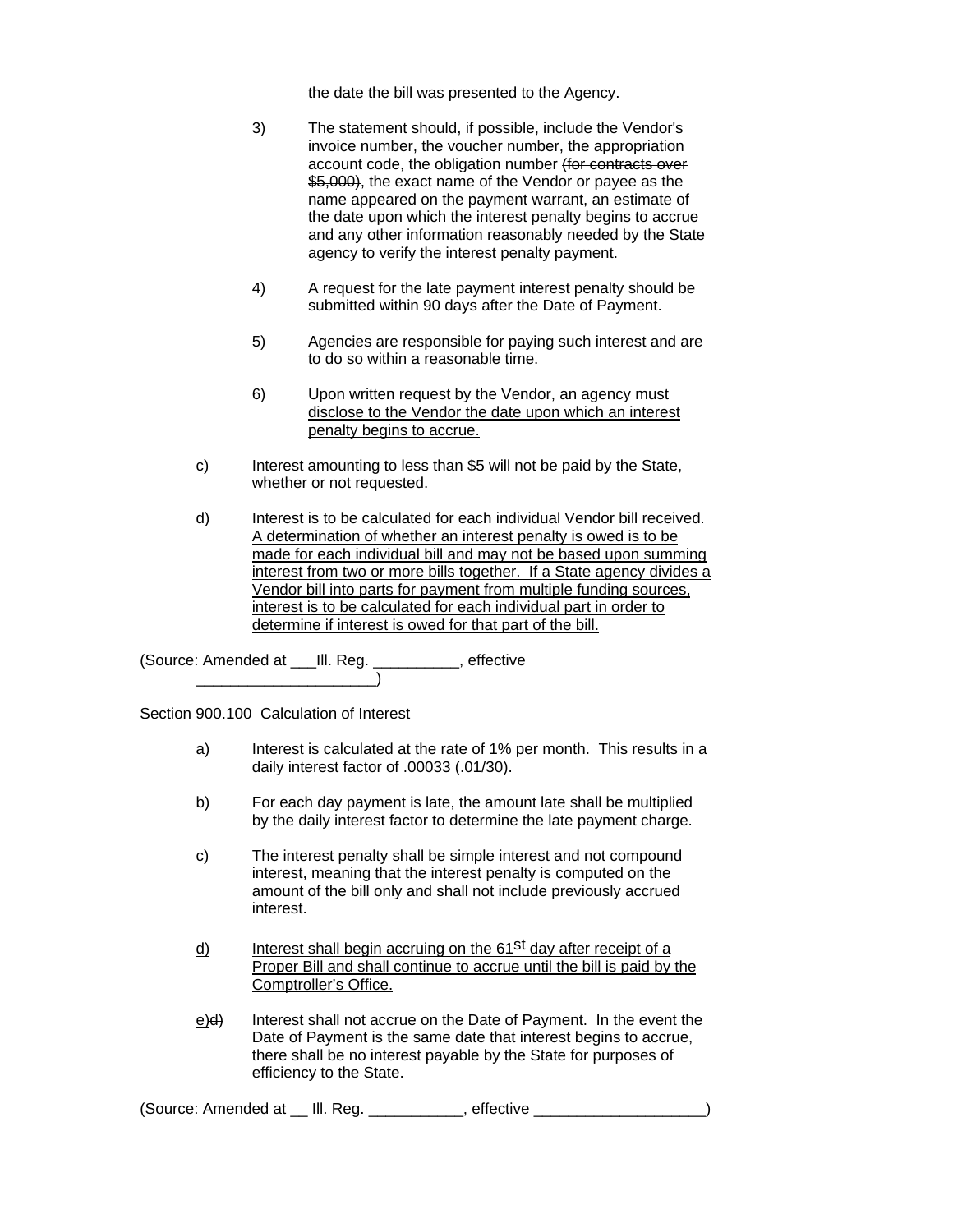#### Section 900.110 No Interest on Interest

A request for payment of interest under this Act is not considered a bill and, therefore, not subject to the provisions of the Act; interest is not paid on an interest calculated for a bill approved for payment.

(Source: Amended at \_\_\_ Ill. Reg. \_\_\_\_\_\_\_\_\_, effective  $\Box$ 

## Section 900.120 Exclusions

The following non-exhaustive list represents the types of payments that are excluded from the Act and consequently do not qualify for interest penalties:

- a) Inter- and intra-agency payments. This includes transfers and payments to revolving funds, reimbursement of petty cash funds and imprest accounts, inter-fund transfers and inter-fund payments in which an agency or department serves as the Vendor of Goods or Services.
- b) Payments to State employees for personal services (salary only and not including health insurance benefits).
- c) Awards and grants, as defined by the Comptroller's Office, including pass-through grants and distributive payments and refunds.
- d) Contract retainers associated with construction contracts.
- e) State Board of Education categorical grants.
- f) Community College Board grants.
- g) Illinois Student Assistance Commission grants.
- h) Payments to local government entities, including school districts.
- i) Payments of interest penalties.
- k) Deleted.
- j) Payments made to contractual employees (these payments are generally made via a Contractual Services Payroll Service Voucher).
- l) Payments from accounts or funds not appropriated by the General Assembly.
- m) Gratuitous payments made to induce a business to remain in or to locate in this State.
- n) Any type of payment to a Vendor assigned or sold by that Vendor to a different payee, including any assignments made by the Vendors to the Department of Public Aid.
- o) Barter transactions.
- p) Payments made by a State agency comprised of federal funds only and no State or local funds.